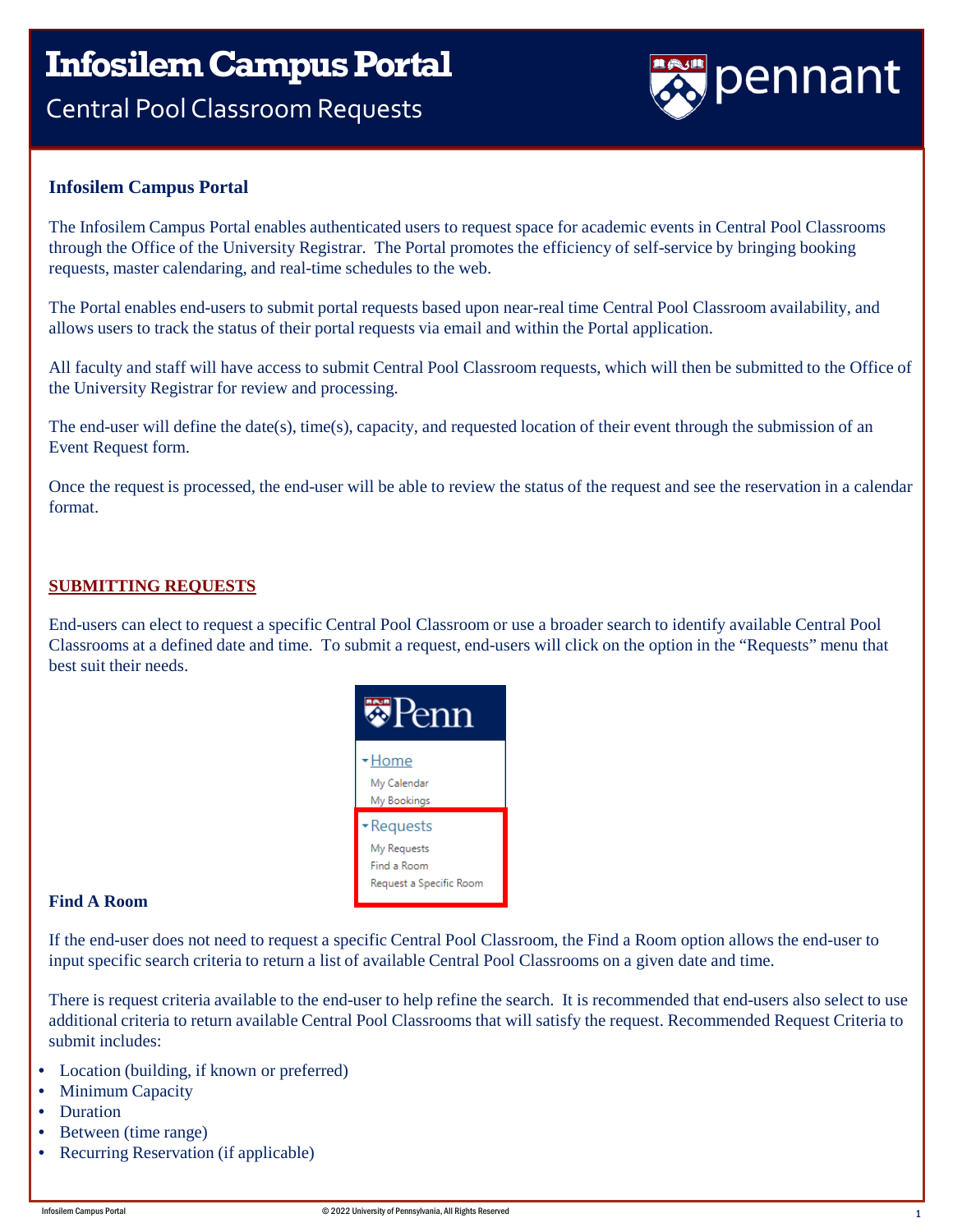### **InfosilemCampus Portal**

Central Pool Classroom Requests

# pennant

#### The request criteria for the "Find a Room" option includes:



Users have the ability to request a recurring event. The recurrence can be daily, weekly, monthly, or yearly. The start and end date can be defined or the request can end after a specified number of occurrences.

| <b>V</b> Recurring Reservation |                         |
|--------------------------------|-------------------------|
| <b>O</b> Daily                 | Recur every 1<br>day(s) |
| ○Weekly                        |                         |
| ◯ Monthly                      |                         |
| $\bigcirc$ Yearly              |                         |
| Start Date: 2022/04/21         | $\overline{\mathbb{H}}$ |
| <b>O</b> End after 10          | occurrence(s)           |
| ◯ End by 2022/04/21            | Ξ<br>Show Occurrences   |



If a recurrence will not need to meet on specific dates, the Show Occurrences option can be used to "ignore" specific dates within the recurrence for which the event will not occur. The status of any dates that can be ignored will display as "Cancelled".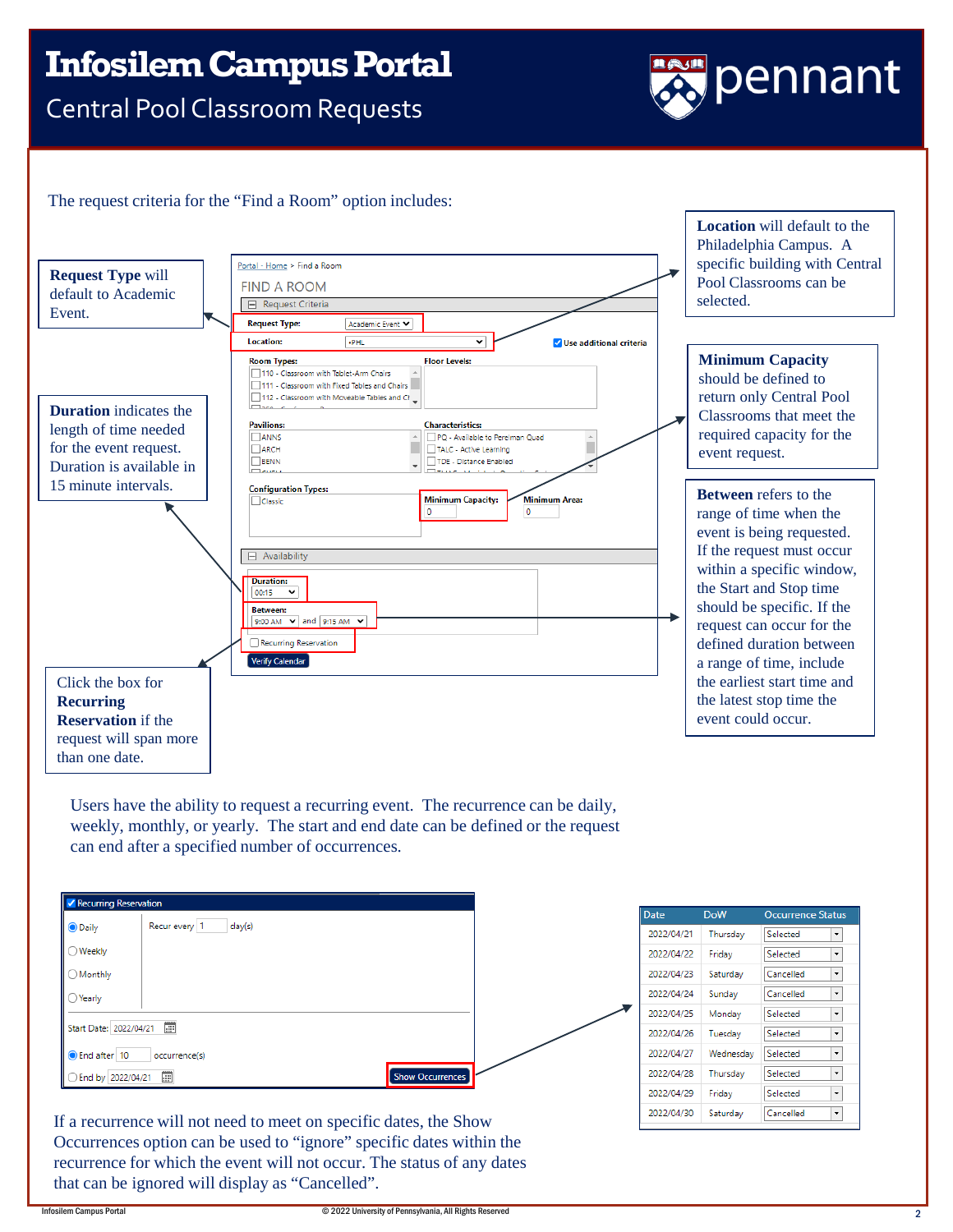

#### **Find a Room (continued)**

Click "Verify Calendar" once the search criteria has been defined.

The current month and two following months will be displayed in a calendar view. If the desired month does not appear, click on the right arrow button to tab ahead to a future month.

Click on the date that is being requested. The selected date will turn blue on the calendar. There is a key located below the calendar to inform users of the colors associated with the calendar:



Unavailable dates typically refer to holidays observed by the University. Events are unable to be scheduled on such dates.

Once a date is selected, rooms that are available within the specific time range are presented in chronological order. The earliest start time is listed first, with start times at 15 minute intervals through the latest possible start time. The number of rooms available at each timeslot are also shown.

| Available Rooms Requiring Approval |
|------------------------------------|
|                                    |
| 9:00 AM (186 rooms)                |
|                                    |
| 9:15 AM (186 rooms)                |
|                                    |
| 9:30 AM (186 rooms)                |
|                                    |
| 9:45 AM (186 rooms)<br>H           |
|                                    |
| 10:00 AM (186 rooms)               |
|                                    |

Click on the desired start to return a list of the available Central Pool Classrooms.

NOTE: If the start and end time align with the duration of the event request, there will only be one (1) start time available and all available Central Pool Classrooms will automatically display.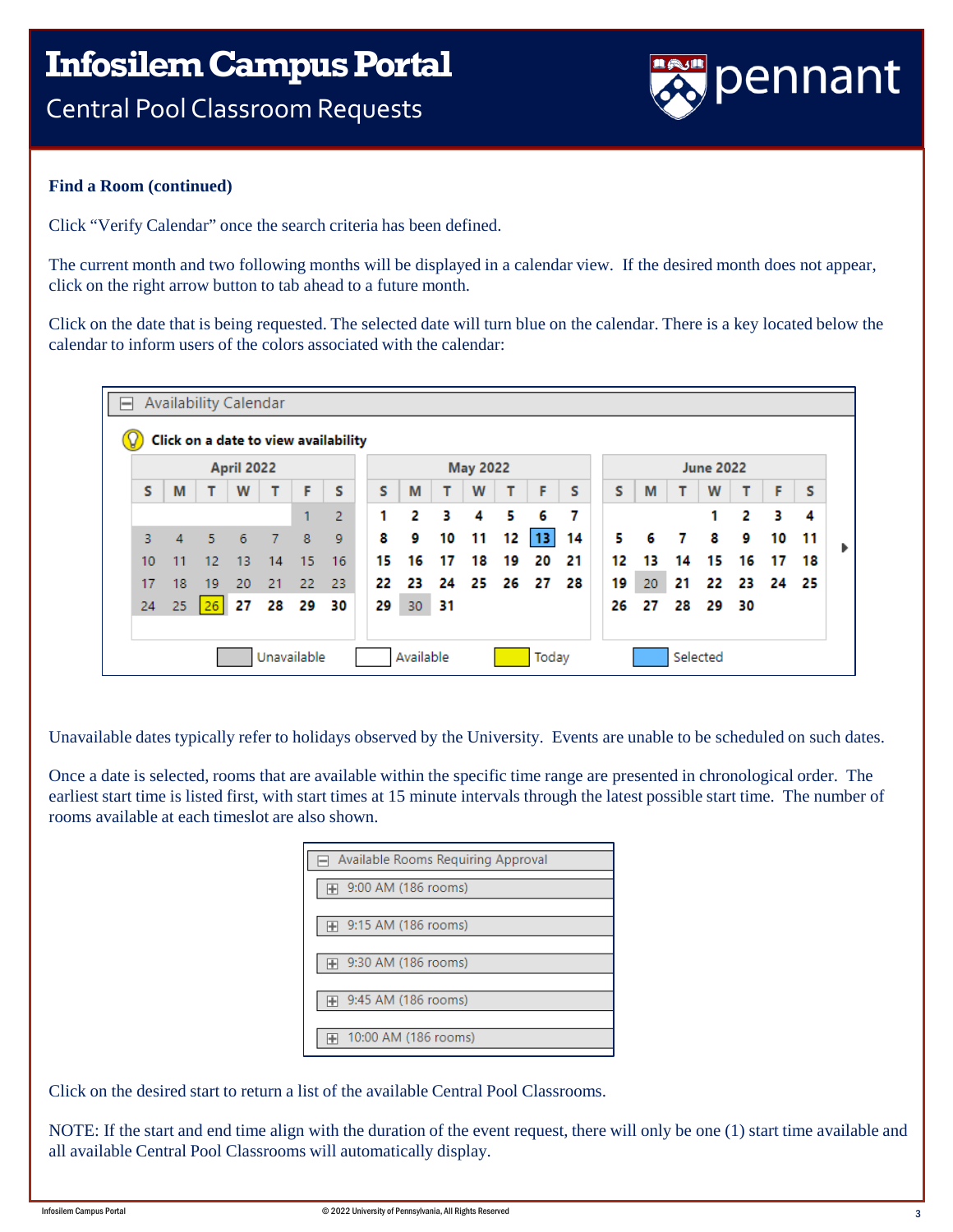

#### **Find a Room (continued)**

A list of available Central Pool Classrooms will appear. Users can sort the results by any of the column headers or can use the search bar to narrow the results.

| $\Box$ Available Rooms Requiring Approval |  |                               |                 |      |           |          |        |                                           |  |  |  |
|-------------------------------------------|--|-------------------------------|-----------------|------|-----------|----------|--------|-------------------------------------------|--|--|--|
| $\Box$ 9:00 AM (186 rooms)                |  |                               |                 |      |           |          |        |                                           |  |  |  |
| (V) Click on a row to select a room       |  |                               |                 |      |           |          |        |                                           |  |  |  |
|                                           |  | Show: 30 v Search:            |                 |      |           |          |        |                                           |  |  |  |
| <b>Campus</b>                             |  | <b>Building Name</b>          | <b>Building</b> | Room | Room Type | Capacity | Detail | Calendar                                  |  |  |  |
| PHL                                       |  | Annenberg School              | <b>ANNS</b>     | 110  | 611       | 182      | Detail | $\circ$ m $\equiv$ m                      |  |  |  |
| PHL                                       |  | Annenberg School              | <b>ANNS</b>     | 111  | 611       | 67       | Detail | $\circ$ if $\bullet$ if                   |  |  |  |
| PHL                                       |  | Arts Research Culture House   | <b>ARCH</b>     | 208  | 610       | 146      | Detail | $\overline{0}$ if $\equiv$ $\overline{1}$ |  |  |  |
| PHL                                       |  | Chemistry Building: 1973 Wing | <b>CHEM</b>     | 102  | 611       | 330      | Detail | $\circ$ if $\bullet$ in                   |  |  |  |

Click on the desired room to continue the request process. The user will be prompted to click "Proceed" with the request by completing a brief questionnaire. The questionnaire will be reviewed on page 5 in the Request Confirmation section.

NOTE: Room availability is subject to change and does not guarantee approval of a request.

#### **Request a Specific Room**

A request may be submitted for a specific Central Pool Classroom. To request a specific room, the room selection is considered the priority request criteria and the user will be prompted to select a room before defining the date and time.

Users are also encouraged to use the "Additional Criteria" to ensure the room that is being requested satisfies the room requirements.

| Portal - Home > Request a Specific Room               |                                                  |                                |  |  |  |  |  |  |  |  |
|-------------------------------------------------------|--------------------------------------------------|--------------------------------|--|--|--|--|--|--|--|--|
| REQUEST A SPECIFIC ROOM                               |                                                  |                                |  |  |  |  |  |  |  |  |
| Request Criteria<br>$\blacksquare$                    |                                                  |                                |  |  |  |  |  |  |  |  |
| <b>Request Type:</b>                                  | Academic Event ↓                                 |                                |  |  |  |  |  |  |  |  |
| Location:                                             | $-PHL$<br>$\check{ }$                            | $\Box$ Use additional criteria |  |  |  |  |  |  |  |  |
| Availability:<br>$\overline{}$                        |                                                  |                                |  |  |  |  |  |  |  |  |
|                                                       | Rooms: Academic Event<br>$\overline{\mathbb{H}}$ |                                |  |  |  |  |  |  |  |  |
| <b>Duration:</b>                                      |                                                  |                                |  |  |  |  |  |  |  |  |
| $00:15$ $\vee$                                        |                                                  |                                |  |  |  |  |  |  |  |  |
| <b>Between:</b><br>8:00 AM $\sim$ and 10:00 PM $\sim$ |                                                  |                                |  |  |  |  |  |  |  |  |
|                                                       | Recurring Reservation                            |                                |  |  |  |  |  |  |  |  |
| Verify Calendar                                       |                                                  |                                |  |  |  |  |  |  |  |  |

Click on a room from the list in the "Rooms: Academic Event" section to proceed with defining the request criteria.

Input the duration and between time. Define the recurrence if applicable.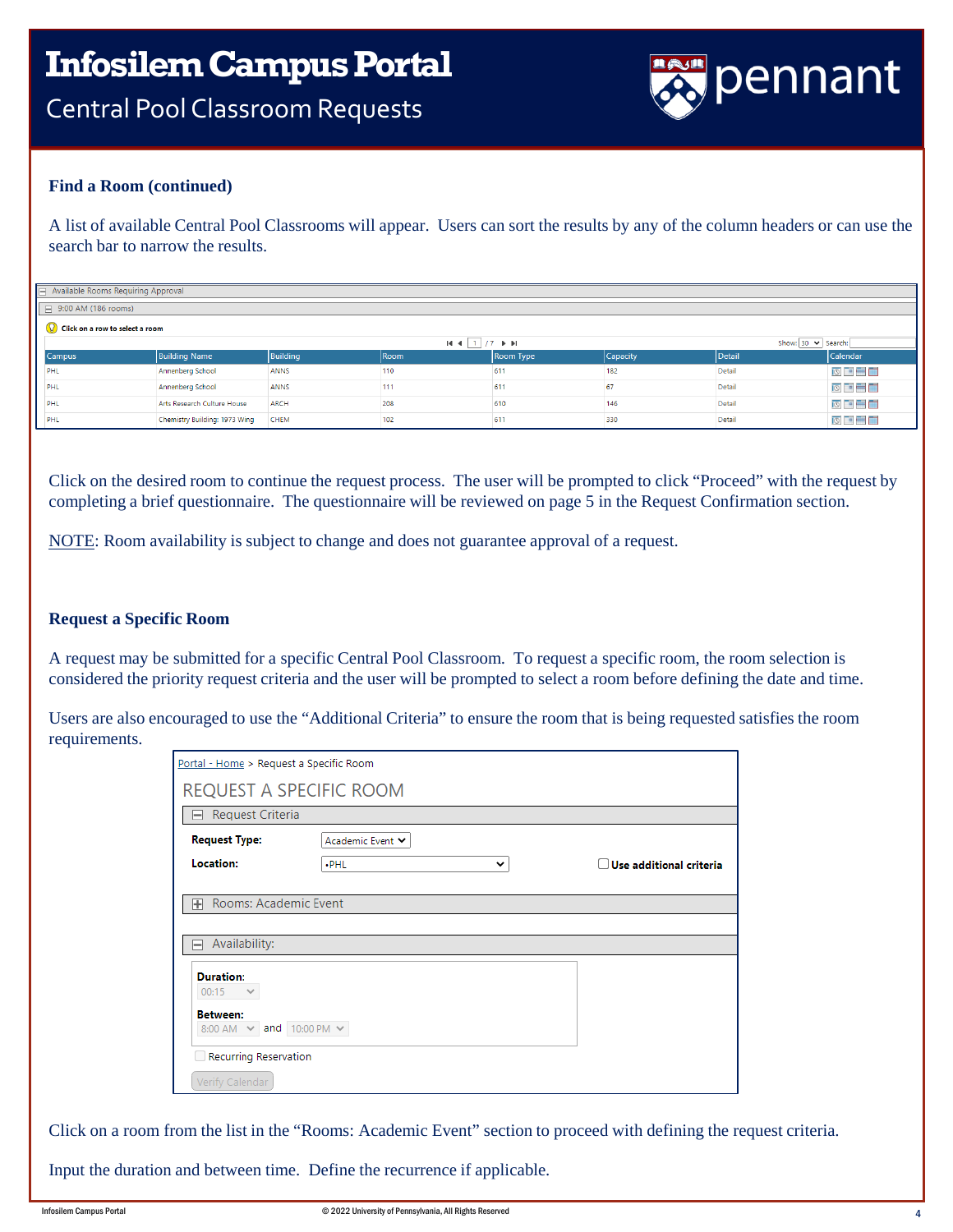

#### **Request a Specific Room (continued)**

Click "Verify Calendar" to select a date to view room availability.

NOTE: Using the Request a Specific Room option will typically return less availability. Users are encouraged to use the "Find A Room" option to be presented with a greater range of options.

Click on the date that is being requested. The selected date will turn blue on the calendar.

If the user identifies a range of available start times, the options will be returned in the Room Availability section. Click "Request" to select a start time and proceed with the request.

| Availability: ANNS 110<br>ᆨ                              |                           |    |                                      |                 |             |    |    |    |                  |                |              |                |       |                |                  |                |                  |    |                |    |                |  |
|----------------------------------------------------------|---------------------------|----|--------------------------------------|-----------------|-------------|----|----|----|------------------|----------------|--------------|----------------|-------|----------------|------------------|----------------|------------------|----|----------------|----|----------------|--|
|                                                          | <b>Duration:</b><br>01:00 |    |                                      |                 |             |    |    |    |                  |                |              |                |       |                |                  |                |                  |    |                |    |                |  |
| <b>Between:</b><br>and 10:15 AM $\sim$<br>9:00 AM $\sim$ |                           |    |                                      |                 |             |    |    |    |                  |                |              |                |       |                |                  |                |                  |    |                |    |                |  |
| <b>Recurring Reservation</b>                             |                           |    |                                      |                 |             |    |    |    |                  |                |              |                |       |                |                  |                |                  |    |                |    |                |  |
| Verify Calendar                                          |                           |    |                                      |                 |             |    |    |    |                  |                |              |                |       |                |                  |                |                  |    |                |    |                |  |
| ⊟                                                        |                           |    | Availability Calendar: ANNS 110      |                 |             |    |    |    |                  |                |              |                |       |                |                  |                |                  |    |                |    |                |  |
|                                                          | $\Omega$                  |    | Click on a date to view availability |                 |             |    |    |    |                  |                |              |                |       |                |                  |                |                  |    |                |    |                |  |
|                                                          |                           |    |                                      | <b>May 2022</b> |             |    |    |    | <b>June 2022</b> |                |              |                |       |                |                  |                | <b>July 2022</b> |    |                |    |                |  |
|                                                          | s                         | M  | т                                    | W               | т           | F  | s  | s  | M                | т              | W            | т              | F     | s              | s                | M              | т                | W  | т              | F  | s              |  |
|                                                          | 1                         | 2  | 3                                    | 4               | 5           | 6  | 7  |    |                  |                | $\mathbf{1}$ | $\overline{a}$ | 3     | $\overline{4}$ |                  |                |                  |    |                | 1  | $\overline{2}$ |  |
| ◀                                                        | 8                         | 9  | 10                                   | 11              | 12          | 13 | 14 | 5  | 6                | $\overline{7}$ | 8            | 9              | 10    | 11             | 3                | $\overline{4}$ | 5                | 6  | $\overline{7}$ | 8  | $\overline{9}$ |  |
|                                                          | 15                        | 16 | 17                                   | 18              | 19          | 20 | 21 | 12 | 13               | 14             | 15           | 16             | 17    | 18             | 10 <sup>10</sup> | 11             | 12               | 13 | 14             | 15 | 16             |  |
|                                                          | 22                        | 23 | 24                                   | 25              | 26          | 27 | 28 | 19 | 20               | 21             | 22           | 23             | 24    | 25             | 17               | 18             | 19               | 20 | 21             | 22 | 23             |  |
|                                                          | 29                        | 30 | 31                                   |                 |             |    |    | 26 | 27               | 28             | 29           | 30             |       |                | 24               | 25             | 26               | 27 | 28             | 29 | 30             |  |
|                                                          |                           |    |                                      |                 |             |    |    |    |                  |                |              |                |       |                | 31               |                |                  |    |                |    |                |  |
|                                                          |                           |    |                                      |                 | Unavailable |    |    |    | Available        |                |              |                | Today |                |                  |                | Selected         |    |                |    |                |  |
| ⊟                                                        |                           |    | Room Availability: ANNS 110          |                 |             |    |    |    |                  |                |              |                |       |                |                  |                |                  |    |                |    |                |  |
|                                                          |                           |    |                                      |                 |             |    |    |    |                  |                |              |                |       |                |                  |                |                  |    |                |    |                |  |
|                                                          | <b>Start Time</b>         |    |                                      |                 |             |    |    |    |                  |                |              |                |       |                |                  |                |                  |    |                |    |                |  |
|                                                          | 9:00 AM                   |    |                                      |                 | Request     |    |    |    |                  |                |              |                |       |                |                  |                |                  |    |                |    |                |  |
|                                                          | 9:15 AM                   |    |                                      |                 | Request     |    |    |    |                  |                |              |                |       |                |                  |                |                  |    |                |    |                |  |

NOTE: Room availability is subject to change and does not guarantee approval of a request.

#### **REQUEST CONFIRMATION**

Once a date, time, and room have been selected the user will complete a brief questionnaire that will be submitted to the Office of the University Registrar for review and processing. The Find A Room and Request a Specific Room options will culminate with the completion of this form.

The requestor should review the date, time, and room selection to confirm this information is correct prior to submission. If any of this information needs to be updated, a new request will need to be completed.

The "Other Information" will provide more specific information about the request that will assist the OUR in reviewing and processing the Central Pool Classroom Academic Event Request. Required fields are indicated by "\***Required** ." Users will not be able to submit a request until all required questions are answered.

Infosilem Campus Portal **Examples Portal Campus Campus Campus** © 2022 University of Pennsylvania, All Rights Reserved